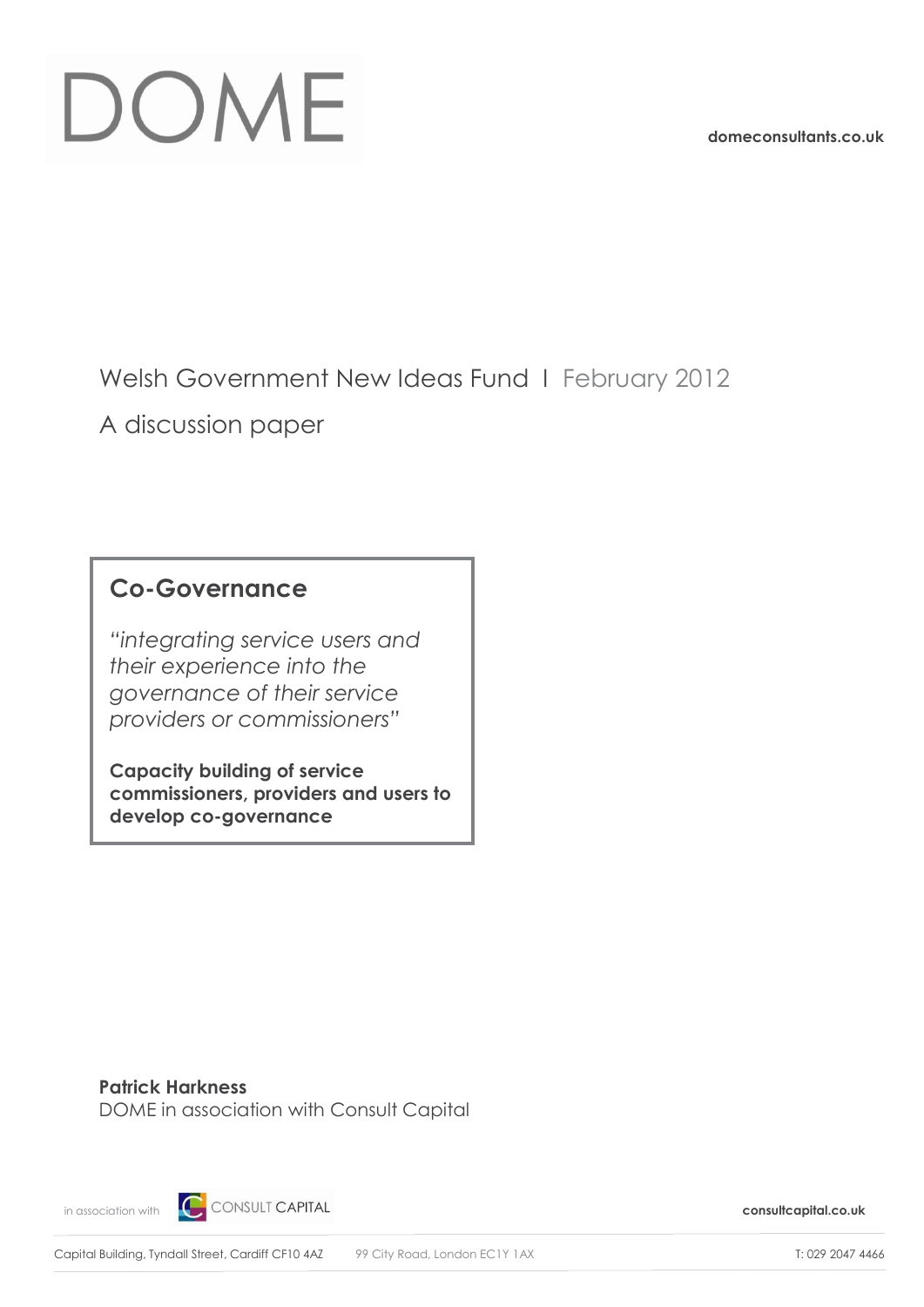## Table of contents

This paper is based on paper-based research, and two Workshops. It is structured as follows.

| 1.                                  | Introduction                                                                   | $\overline{4}$ |
|-------------------------------------|--------------------------------------------------------------------------------|----------------|
| What we mean by co-governance<br>2. |                                                                                |                |
|                                     | how it applies to individual enterprises and inter-agency collaboration<br>i.  | 5              |
|                                     | ii.<br>adding to existing knowledge and understanding                          | 6              |
|                                     | 3. Why co-governance matters                                                   | 8              |
|                                     | 4. Initial contact and conclusions                                             | 11             |
| 5.                                  | <b>Issues identified in Workshop discussions</b>                               |                |
|                                     | i.<br>Attributes, Activities and Outcomes relating to successful co-governance | 13             |
| 6.                                  | <b>Developing co-governance</b>                                                |                |
|                                     | Co-governance - beyond board membership<br>i.                                  | 15             |
|                                     | ii.<br>Tenants' perspectives                                                   | 16             |
|                                     | iii.<br>Staff perspectives                                                     | 16             |
| 7.                                  | Co-governance risk, barriers and benefits                                      | 17             |
| 8.                                  | <b>Conclusions</b>                                                             | 21             |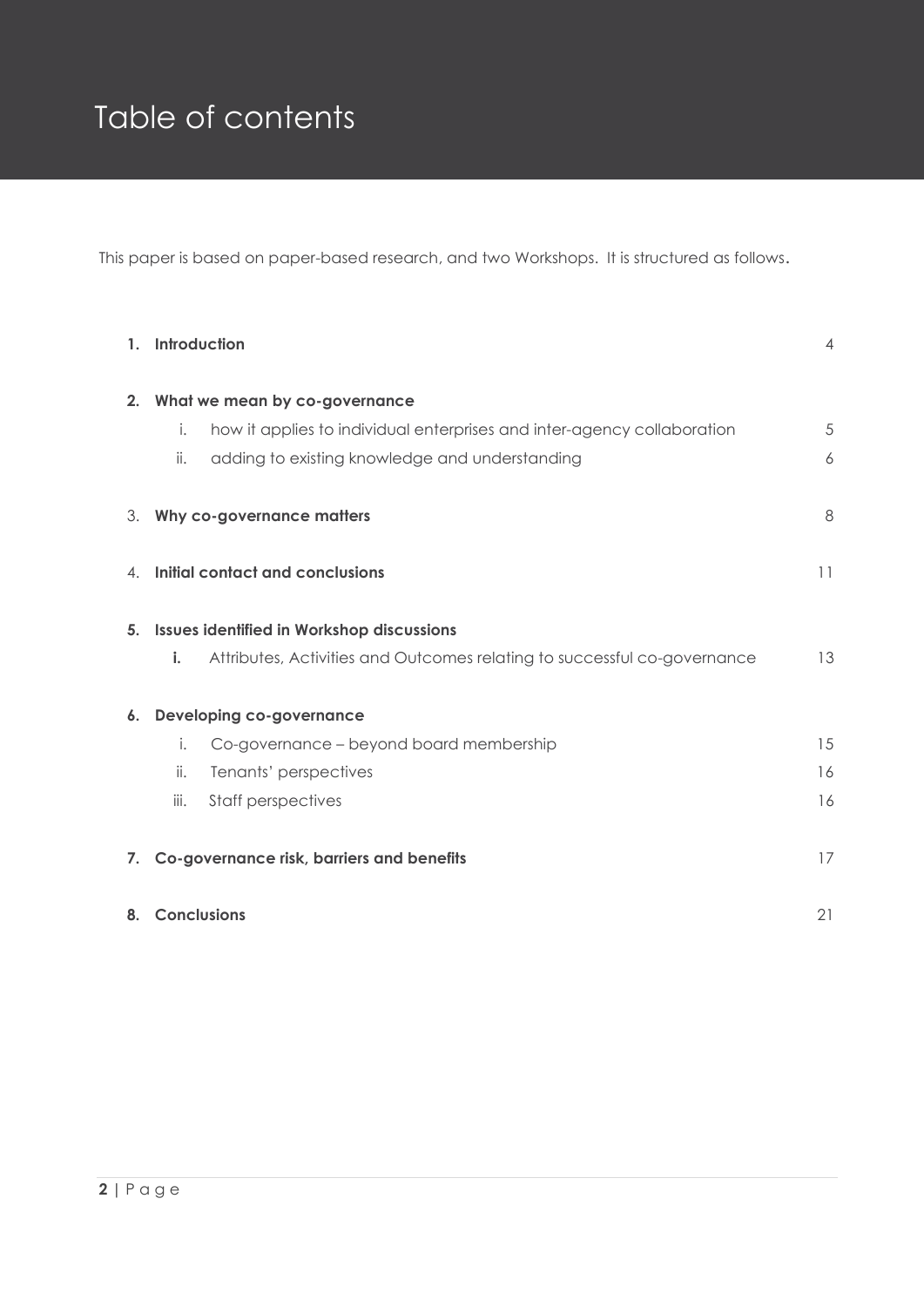## About the author

Patrick Harkness has over 30 years' experience of working with not for profit bodies, with a focus on the social housing sector, as a CEO, Chair and consultant. He is Managing Director of DOME Consultants, and Director of Innovation at Consult Capital, based in Cardiff.

He has experience as a Board Member of Shelter; individual and groups of RSLs and care providers; and as an Expert Adviser to the Judges of the Gold Award for Excellence in Housing for Community Empowerment and Community Cohesion, sponsored by the key Government and Non-Governmental Bodies responsible for English Social Housing.

He has facilitated new approaches to governance in the social housing sector for landlords large and small. Work on strategic stakeholder management with local authorities, care providers, environmental organisations, and charities provide an insight into the issues which confront these organisations in the development of service user involvement in decision making. Patrick has also worked with tenants and residents in over 100 locations in Wales and England, where changes to the ownership and/or management of their homes are being developed.

All of this work has required facilitation of mixed groups of Executive Team members, service users and Board members, to reach shared perceptions and expectations and the associated structures that are needed to focus the culture required for effective co-governance.



**Patrick Harkness**  DOME in association with Consult Capital **E: [p.harkness@domeconsultants.co.uk](mailto:p.harkness@domeconsultants.co.uk) T:** 029 2047 4466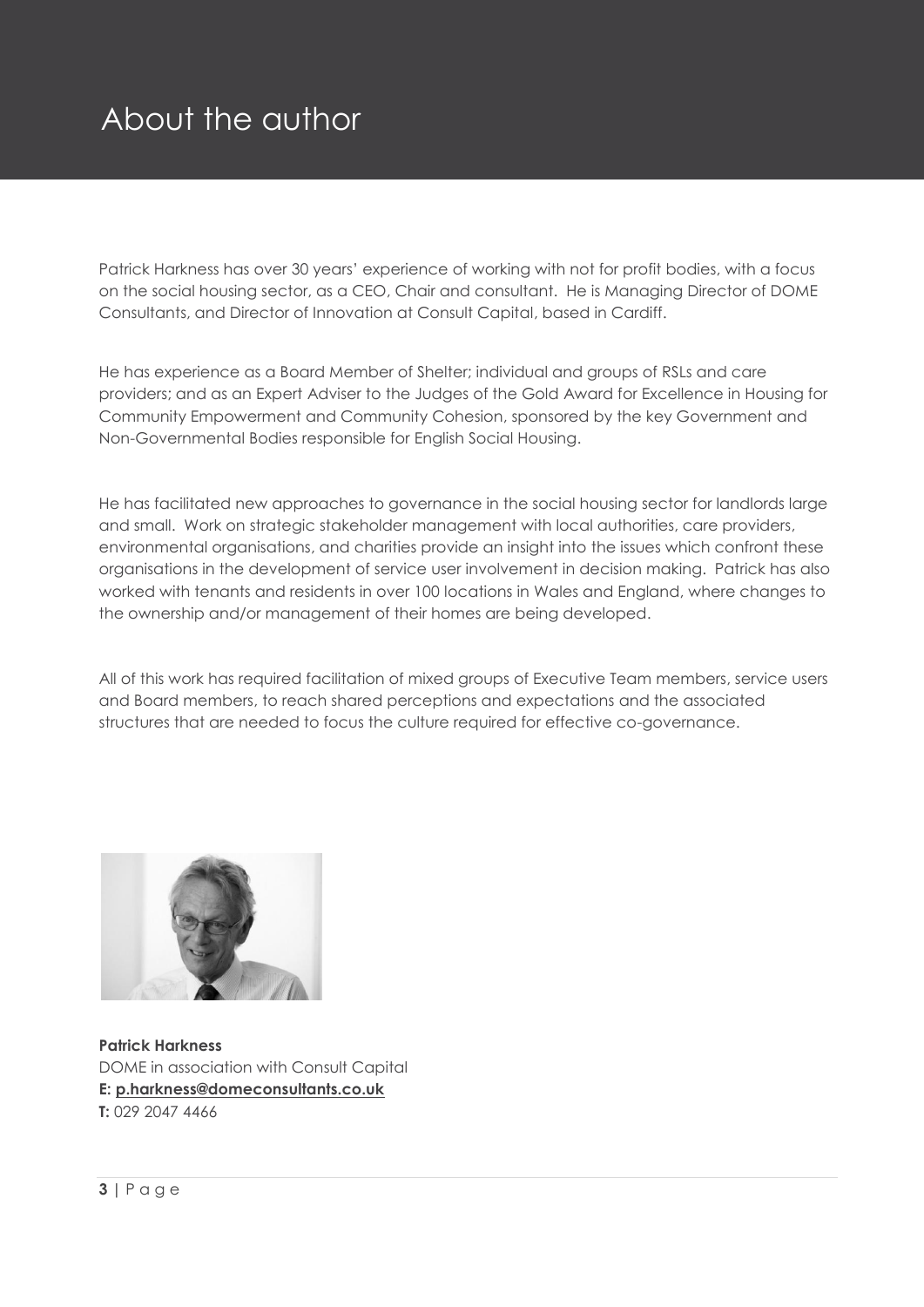## Introduction

The work to develop this paper was funded by Welsh Government's New Ideas Fund to develop an understanding of current thinking about co-governance - what it means, and how it has and could be developed amongst agencies and institutions which deliver support services to common users in local communities.

The Welsh Government and the statutory sector has a fundamental interest in understanding the need for such capacity building and support, both on a macro level in relation to enterprise and service provision, as the key sponsor and long term funder of organisations, and / or as the providers or commissioners of services.

The work under-pinning this paper comprised responses to a paper based questionnaire, delivered to organisations that are involved in the delivery of personal and social services in the public and nor for profit sectors across Wales, and also two workshops for tenants and their social housing providers. The latter were self-selecting.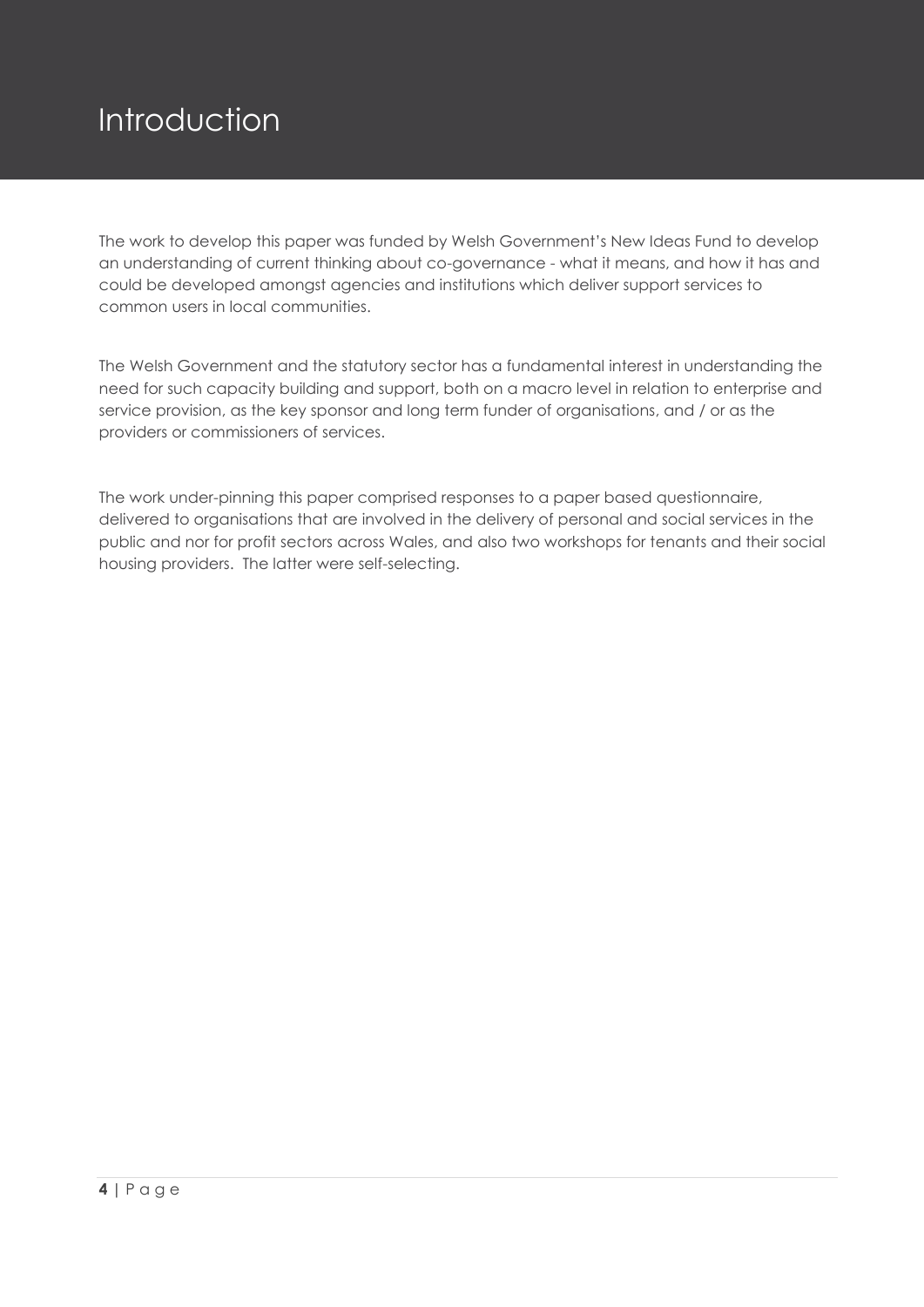## What we mean by co-governance

Governance is not concerned with the running of an organisation per se – it is not managerial, but is about how an enterprise:

- sets the parameters for an organisation's values and ethos, and thus expectations in terms of behaviour, priorities, and accountability for its actions to those who are affected by them
- establishes the overall direction, strategy, performance expectations and means of evaluating these
- promotes and satisfies the reasonable expectations of service users and the wider community for accountability, beyond the boundary of the organisation
- over-sees the Executive
- complies with key regulatory requirements, which may be set internally and / or by external parties
- maintains viability and maximises the use of resources to fulfil its objectives.

These are the responsibilities of the Board, supported by their Executive Team.

In this context, co-governance operates on two levels, both of which have service users at their core:

- where multiple agencies are delivering services to common users or communities how these agencies and users come together with those communities to develop shared visions and strategies to shape their delivery
- for individual organisations, how co-governance could develop by promoting service user influence over governance, which is traditionally the preserve of Executive Teams and Boards.

#### **Individual organisations**

The most notable recent Welsh example of potential co-governance is the creation of new Registered Social Landlords (RSLs), which offer shareholding membership to their service users (tenants), and have places on their Boards reserved for them. These enterprises are creating dynamic structures to develop the relationship between their shareholders and Boards.

There are expectations of the third sector to bid for and deliver public services; there is a policy priority which the Welsh Government has placed on the development of wider social enterprise across the economy.

#### **Inter-agency operations**

Co-governance embraces the need for providers to look at their organisations and strategies as they relate to each other – to identify duplication, gaps and potential benefits available as a result of sharing locations, priorities for provision and ways of evaluating outcomes.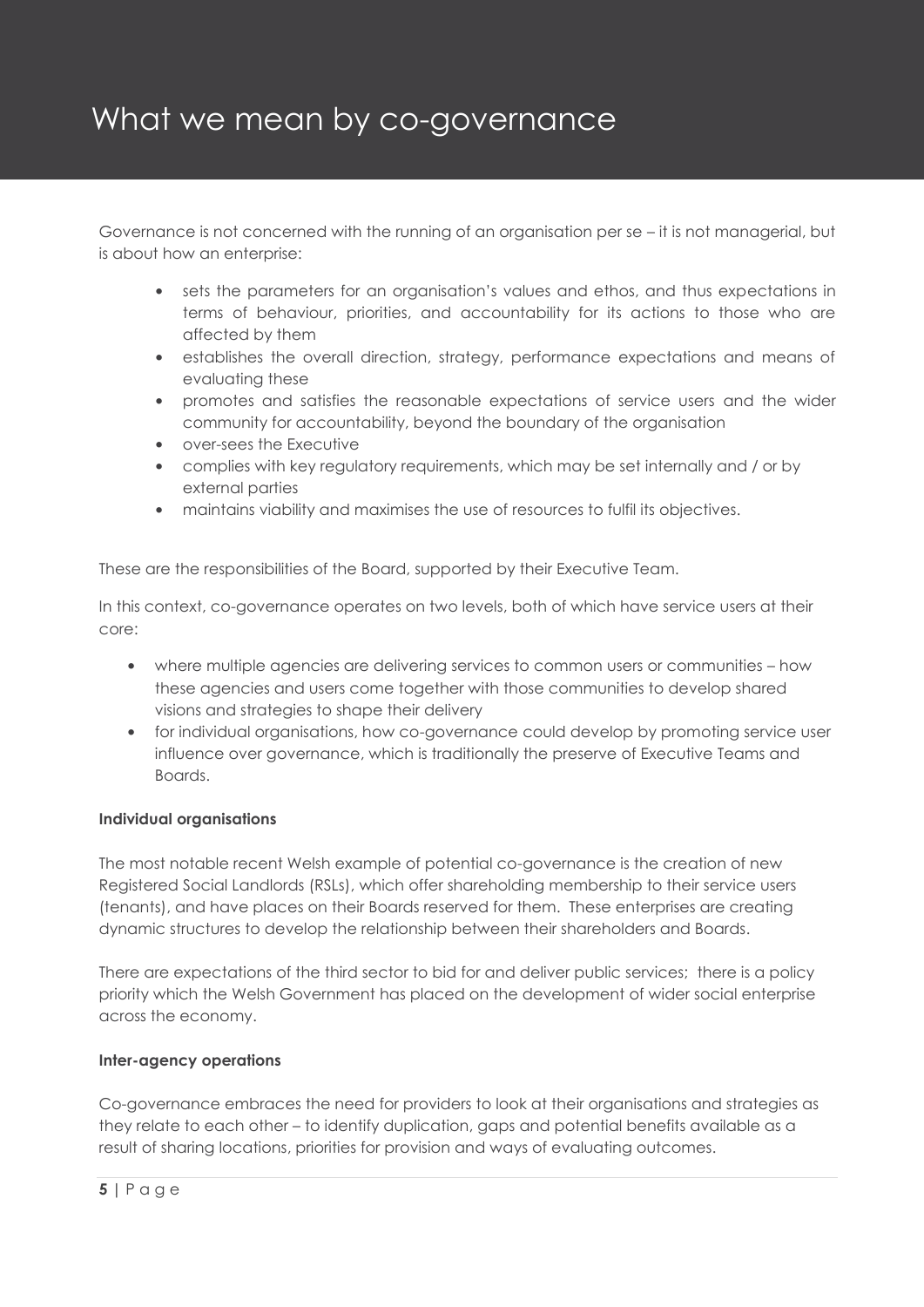Traditionally, where agencies have wanted to join together to achieve specific objectives, partnerships have been formed, or (in the case of RSLs, especially in England) a parent body and subsidiaries providing different but associated services – for example, housing and care.

There have been "forced" partnerships – for example, the procurement of Social Housing Grant to support the building of new homes by RSLs. The outcomes of these have been variable, from being sole purpose vehicle for bidding and maximising spend, to wider procurement activities relating to, for example, commissioning of repairs and purchase of goods and services.

The Communities First partnerships have supported the development of community based priorities to be addressed by dedicated funding alongside the resources of existing providers. The current re-organisation of Communities First into larger, and fewer neighbourhoods is causing concern that their local nature and accountability to local communities may be diluted.

#### **Adding to existing knowledge and understanding**

There are many examples of service user consultation carried out by providers, triggered by:

- service user advocates and / or groups of users who wish to make a specific point about services and delivery
- a need to understand and address the priorities of communities of interest and / or geography
- the specific requirements of their statutory and charitable funders, inspectors and regulators.

In some sectors there are requirements to include service users within governance structures – for example, parent governors in schools, students in Further and Higher Education, Board members of some RSLs who are tenants. This moves involvement beyond simply being informed and consulted on services and service priorities, towards regular and effective participation in decision making as an equal.

There is existing knowledge of the principles of this within the co-operative movement, and some social enterprises – these organisations have the role of their member owners built in to their constitutions from the outset. The challenges for established enterprises, which were not originally set up in this way are quite different - to adapt and manage the change needed to involve service users in decision making.

Most services have some kind of user group – but their role is usually external to the provider, and is often centred on raising and negotiating specific issues, as compared to long term, embedded involvement with the provider's strategic thinking and decision making. The Welsh Government Regulator's Tenant Advisory Panel attempts to engage service users at national, policy level.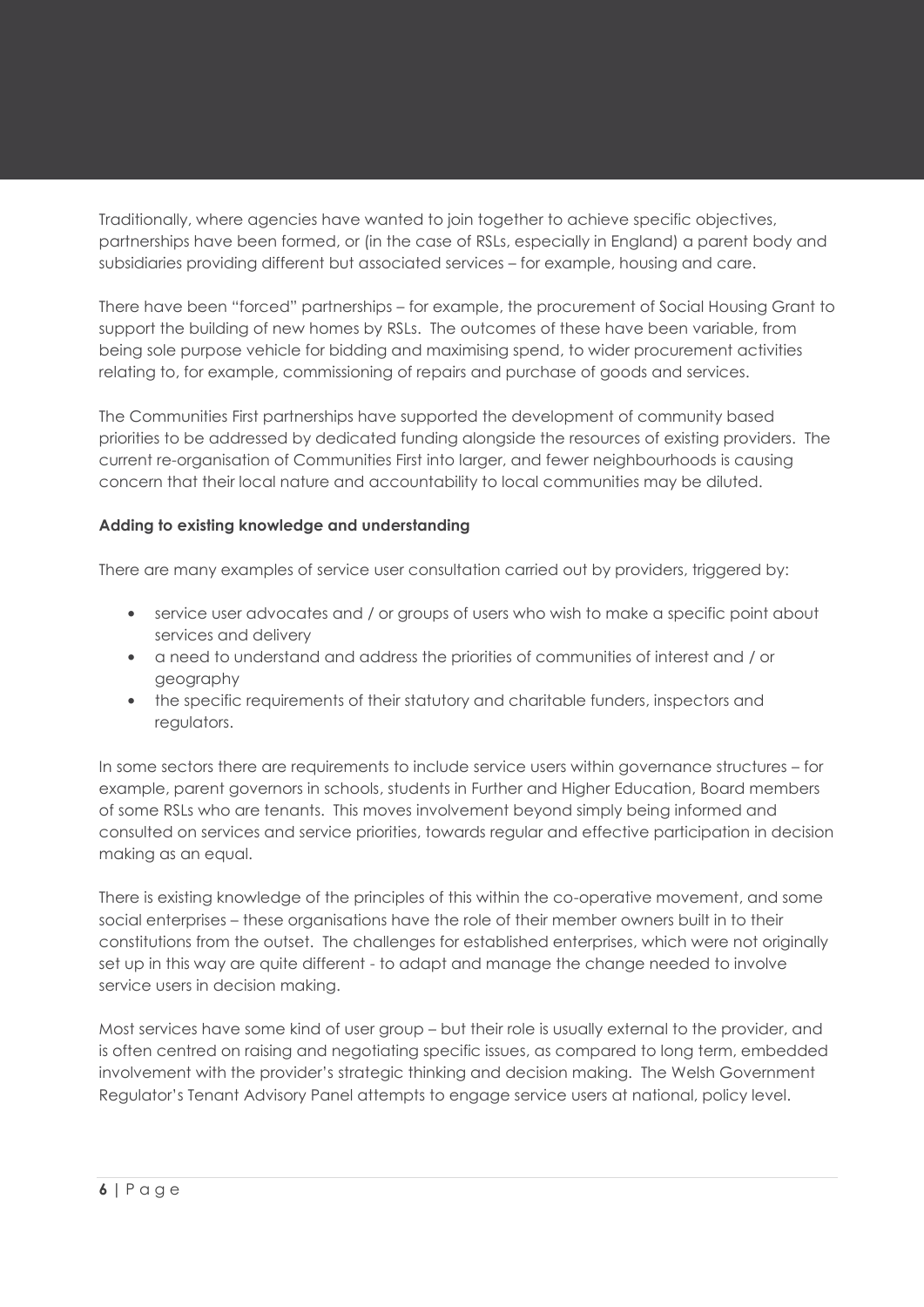In the public sector, the Welsh Government could promote the capacity of citizens to engage with, and influence how scarce resources are sourced, allocated and accounted for by their provider by bringing together willing groups of providers and users to explore what cogovernance might mean for them in practice; and exploring the business case and the users' appetite for involvement of this type. This would also build on the role of service users as scrutinisers of strategic decisions, which has been adopted by some providers.

This paper sets out to explore what is required to build the capacity of both users and providers to make co-governance effective.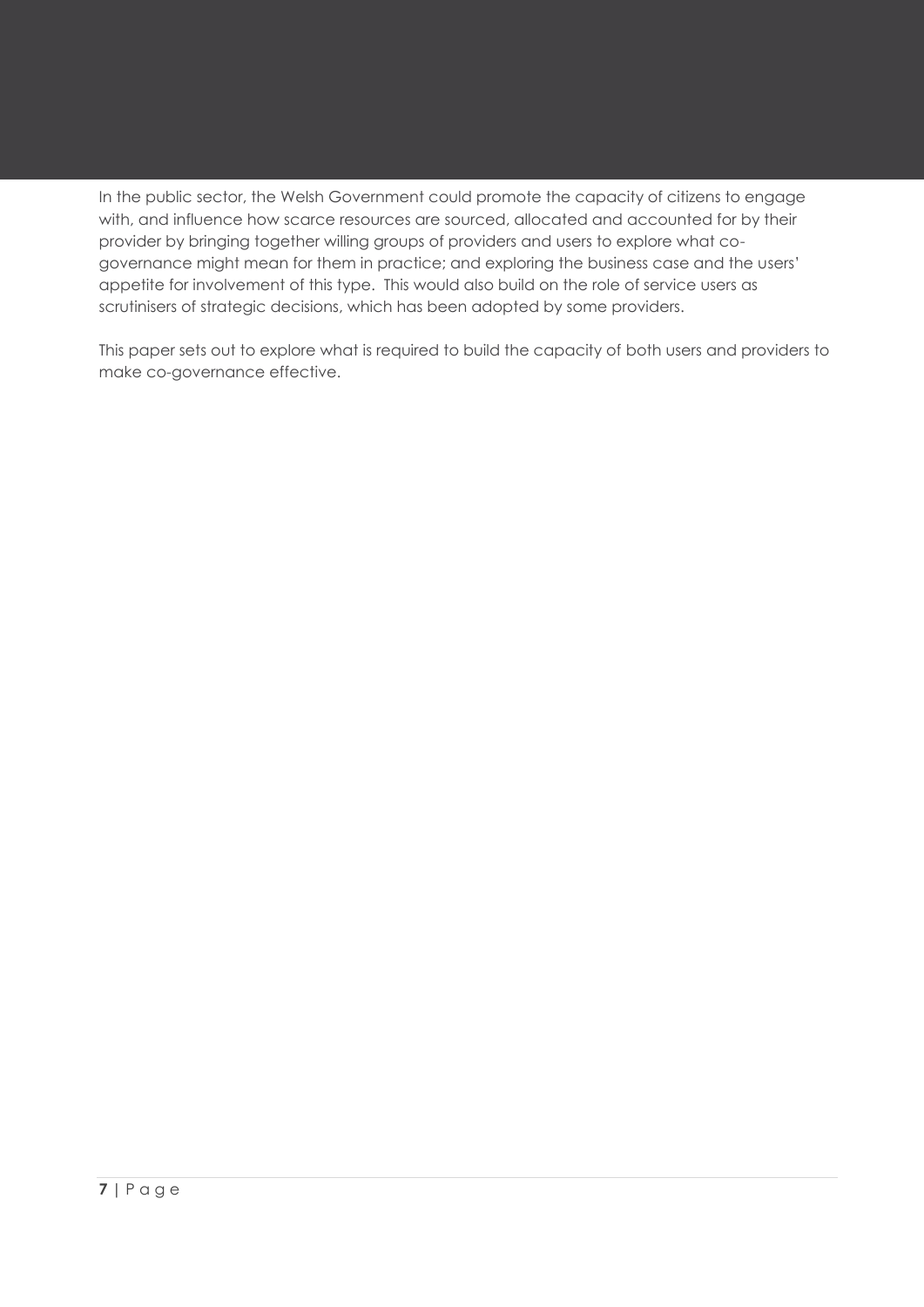## Why co-governance matters

The rationalisation of how public services are delivered is well under way – for example, health service reforms, the increasing activities in local government for shared platforms for service development and policy formulation, the re-alignment of Communities First, the rationalisation of the FE and HE sectors, and recent recommendations in the Humprheys Report, commissioned by the Welsh Government.

At the same time there is a desire and will to put citizens, service users and communities at the heart of the design, delivery and evaluation of publicly funded activities. In Wales, a strong tradition of solidarity and community action also feeds a belief that achieving these goals benefits individuals, communities and social well being.

Regulatory and inspection frameworks include assessments of the outcomes from the point of view of the service users; and organisational effectiveness and efficiencies which are delivered as a result. These move on (and away) from assessing effectiveness purely on the basis of target and performance data.

Co-governance offers an opportunity to raise citizen and community engagement to a much more significant level, through engagement in the fundamental principles and decisions which guide their service providers' key decisions.

This is increasingly important as technology's influence grows. A good example is the work currently being done on profiling households and their make up by RSLs and other service providers. The objective of this is to better understand their customers, collectively and individually, so that services and support can be effectively targeted, in much the same way as a supermarket holds customer data.

Developing the key decisions about the need for this information, the nature of the information gathered, how it is gathered and stored, its value in terms of outcomes for tenants and business efficiencies with whom it is shared, its veracity and currency, should all involve Board, staff and tenants alike.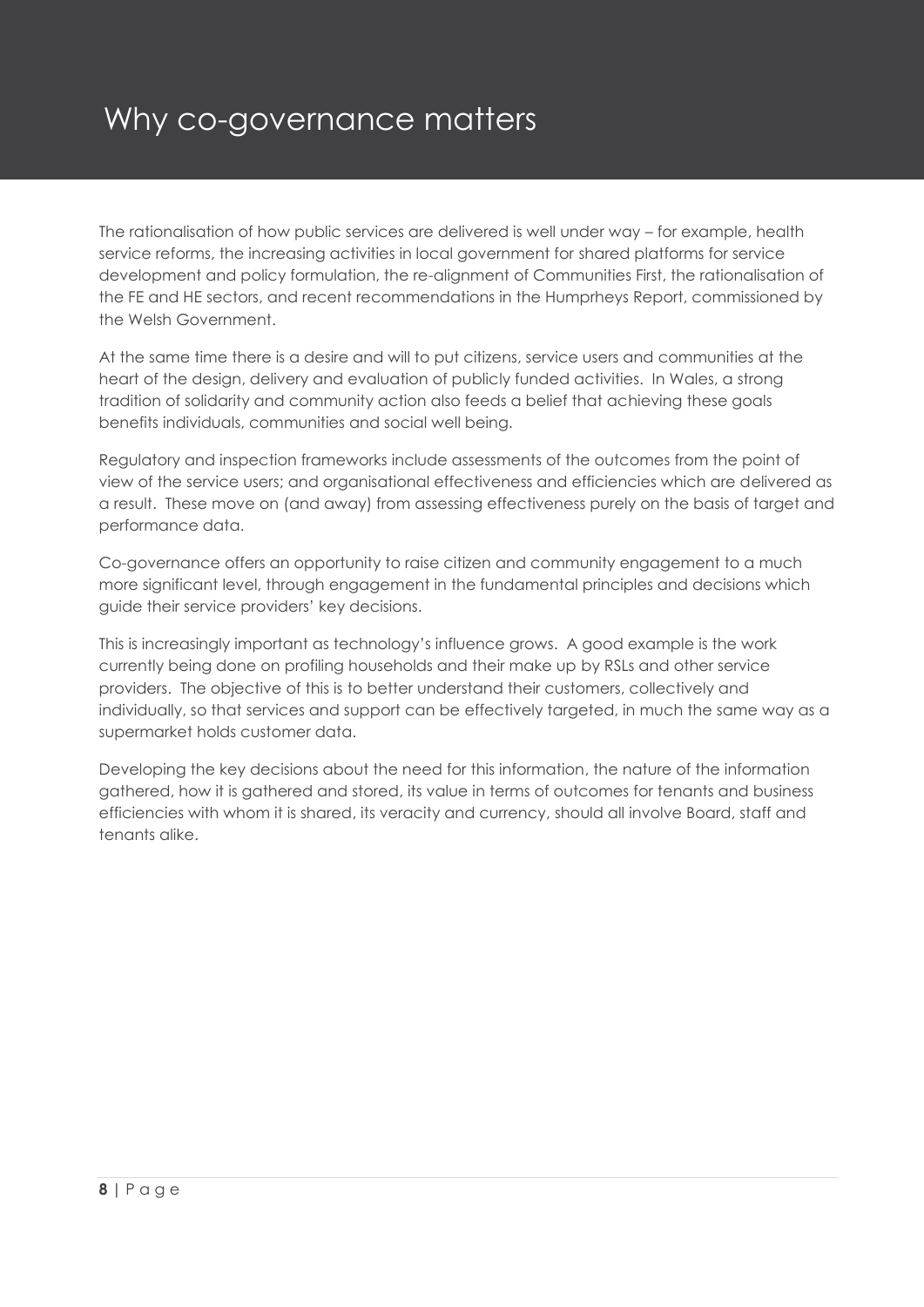#### **RSL regulatory framework**

The Welsh Government has developed a changed regulatory framework for RSLs. Focusing on good governance, viability and high quality services, its key attributes are:

- tenants, and those who wish to use RSL services being at the heart of all activities, including strategy
- a proportionate approach based on assessed risk
- transparency and openness
- learning and improvement.

The key features are:

- standards of performance (delivery outcomes)
- self assessment
- regulatory assessment
- financial viability assessment.

The interpretation of the key elements of this framework which most directly impact on service users – standards and self-assessment – is in large part down to each RSL to define for itself. The framework does suggest fundamental criteria, based on strong internal and external challenge:

- board ownership
- engagement of service users, residents, staff and external partners
- assessment based on outcomes for tenants, residents and service users
- evidence drawn from a wide range of internal and external sources
- focus on what matters most to tenants and service users and wider community outcomes
- effective improvement action
- strategic focus
- a living document and planning tool.

It is clear that co-governance, in both the senses defined above, needs to be given serious consideration in this context - based on citizen and community engagement in prioritising local strategies, which provide the right support, at the right time from social housing agencies and other sources, working together.

In this context, co-governance provides a highly practical counterpoint to the co-production approach adopted by the Welsh Government and trade/representative/research bodies to the development of policy in the housing sector.

#### **Social enterprise**

The importance of social enterprise (SE) in Wales's economic development has been well researched and documented; and is reflected in the significant investment that is being made by the Welsh Government and the EU.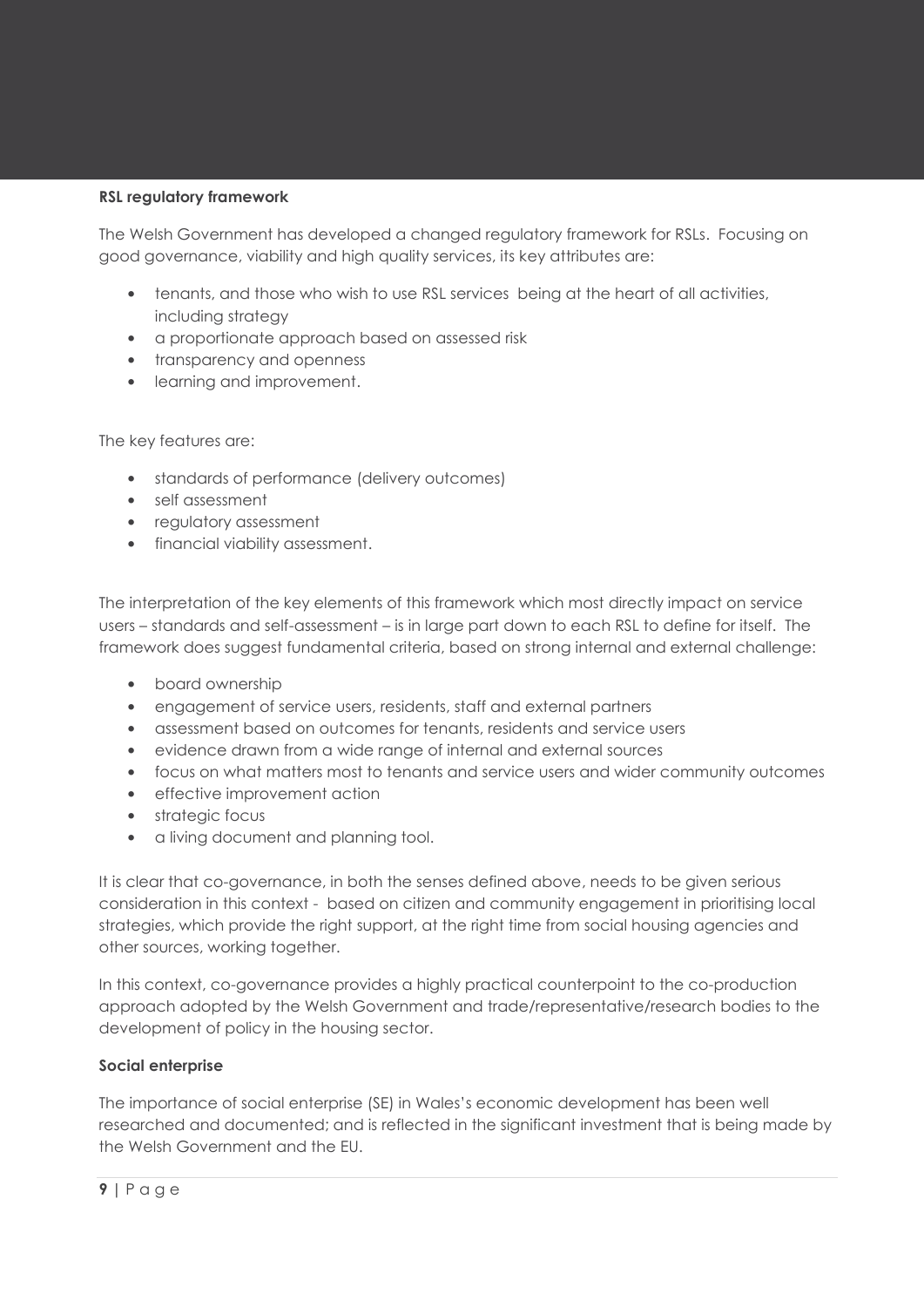Co-governance is fundamental to SE, be this around worker ownership of trading and business services enterprises, and/or those involved in delivery personal, social or community services using public or charitable funding. The importance of this is illustrated by the Welsh Government and EU's commitment of £8 million of funding to SE; and the initiative of the Welsh Co-op Centre in commissioning the development of constitutional models for SE and business succession, both of which will need to address co-governance issues.

The emphasis here will be on individual organisation governance.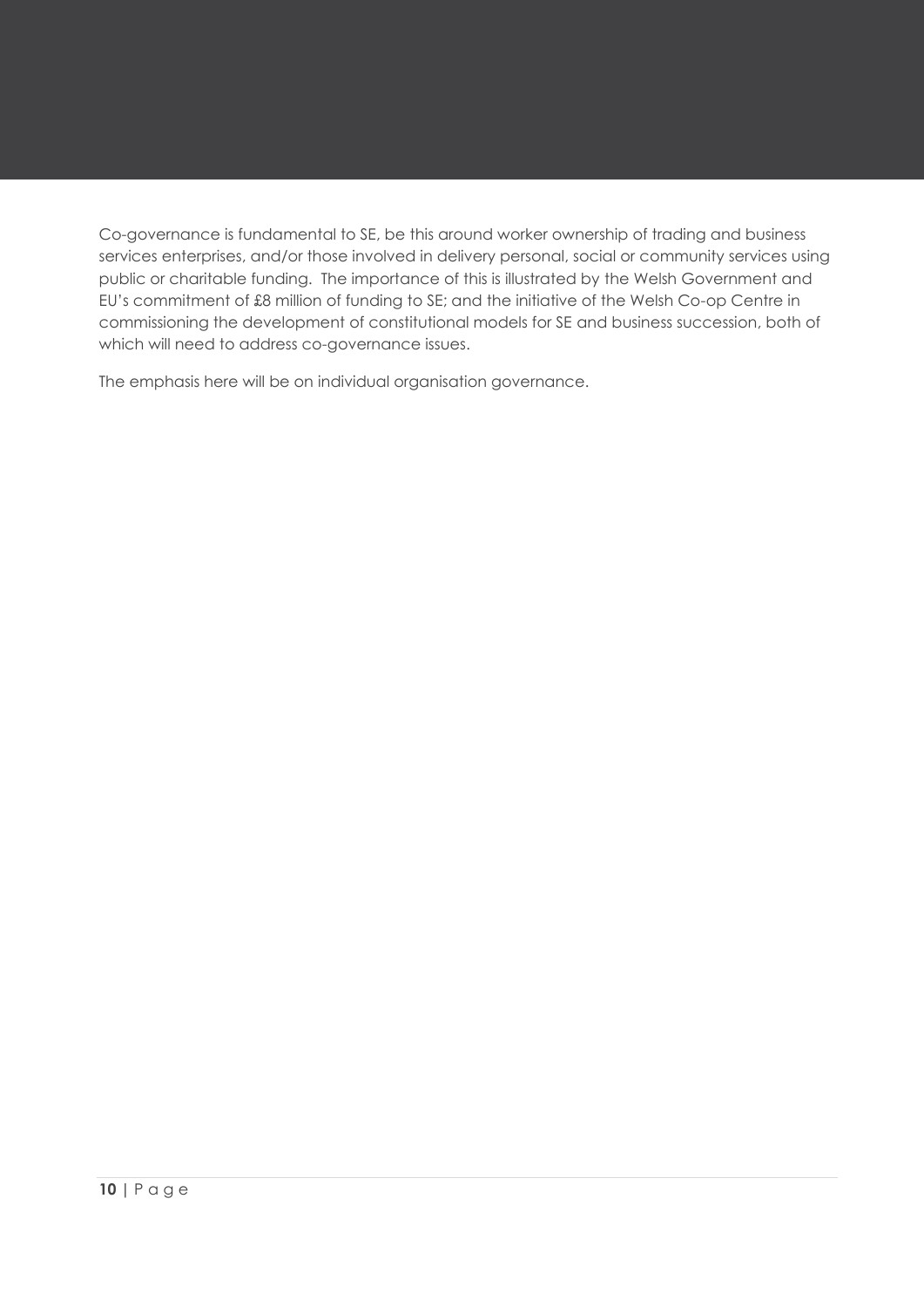## Initial contact and conclusions

We sent seventy-six Welsh organisations in the social sector a questionnaire, inviting them to provide us with initial information (see below). These spanned local authorities, health, charities, and other not for profit providers, like housing associations and umbrella organisations.

#### **Objective**

The objective of this was to:

- establish the level of understanding amongst service providers about the subject
- offer providers the opportunity to respond and inform us about their activities, the benefits and barriers
- provide us with a benchmark from which to develop the second phase of workshops, involving both providers and users.

#### **Response**

The majority of replies came from the social housing sector. It was expected that housing would provide the highest response rate because active user involvement in governance issues are perceived as at the core of their framework. Housing associations, which have received the transfer of local authority housing stock, have a requirement to offer shareholding and Board membership to tenants written into their rules.

Other respondents included charities involved in mental health, whose core activities include promoting the capability and capacity of their clients fully to engage in society. One FE College also replied.

None of the replies directly addressed the issue of inter-agency co-governance between providers who share users.

#### **Conclusions from initial consultation**

None of the respondents questioned the appropriateness of co-governance for their activities, nor did they address the issue of inter-organisational governance.

Where there is a perceived expectation for user involvement in governance (e.g. through the regulatory and inspection processes in housing and education), or where an organisation's specific objectives are to promote users' interests (as in mental health and learning disabilities), there is commitment, and some examples of good practice. There is also a belief that involving users in governance enhances decision making, and decisions per se.

Perceived expectations have resulted in an increased focus on service user Board membership, which has crowded out exploration of other options for users to influence governance. In itself, this raises complex issues for Boards and individuals around "representation" of interests, and the legal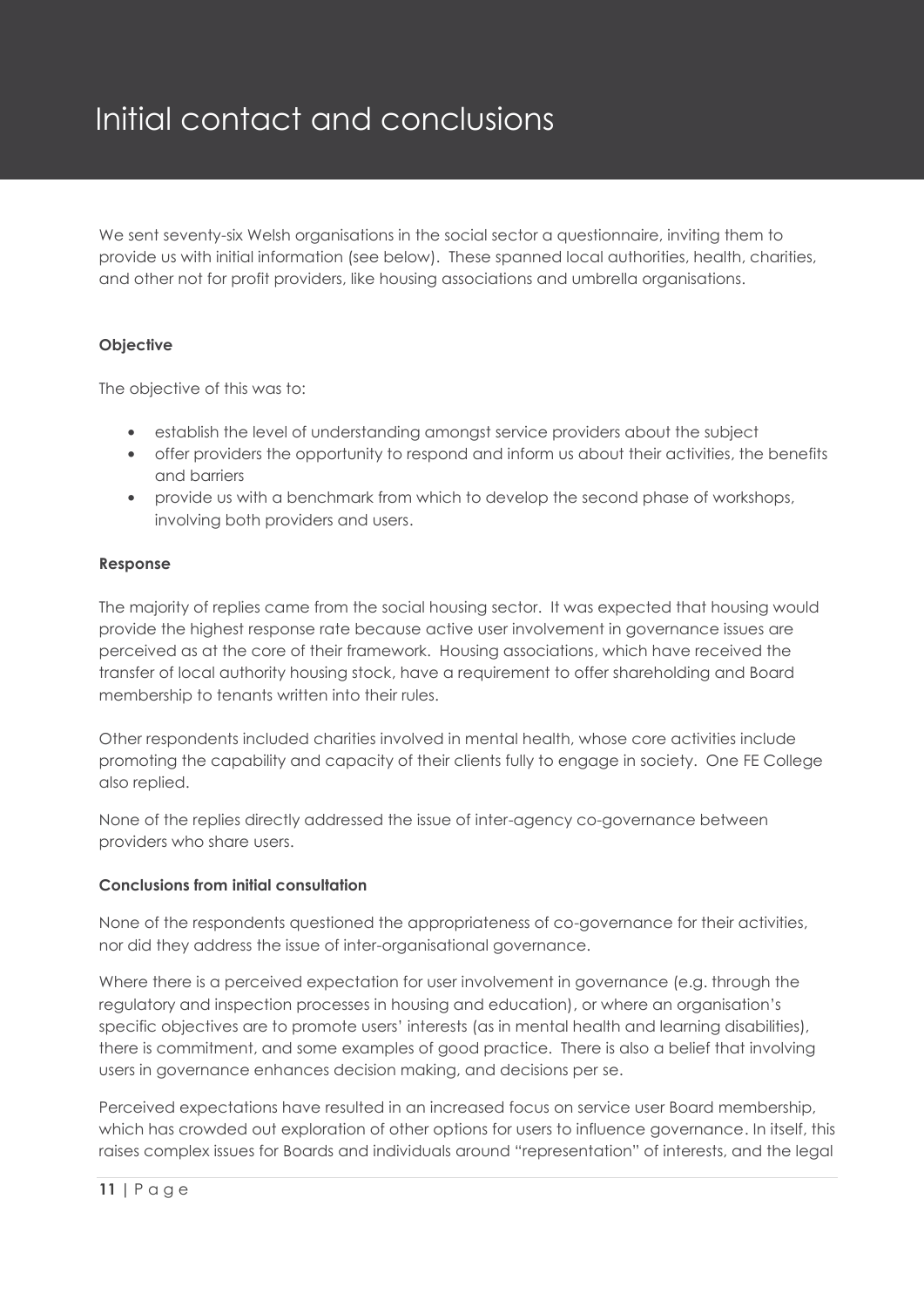responsibilities that every Board member has to the business. Expectation does not guarantee a positive response, as it is not the most productive route to co-governance, not least because the need for a provider to create a business case for it becomes compliance, and is not necessarily focused on improvement in business efficiency or accountability.

For new, mutual housing organisations with tenant shareholders, there is a challenge in working through what being a mutual means for Boards, staff and users alike (these organisations' core staff are transferred from a Council, as are the tenants). Traditional RSLs that do not operate under the same rules present a very mixed picture of understanding and opportunity.

Service user involvement in governance requires that users' needs and aspirations of the service come first and are met. This is a pre-condition to building the trust required for co-governance to make a difference – what matters most to service users is that services work.

The evidence is that exploring the business case and different ways of delivering co-governance is necessary – if only to inform decisions about how to proceed, and to explore diverse practice and challenge assumptions.

Transfer associations of different ages, all with some degree of mutuality in their rules, are at different stages of development of their understanding of what this means structurally and practically - but all showed a strong commitment to the implications of their membership requirements. The initial evidence is that key benefits are emerging around increased efficiency and effective service design, delivery and evaluation, better informed strategic development and accountability to service users for the Board's actions.

The longer established national, regional and local RSLs are all active in their communities in terms of offering support (e.g. digital, financial inclusion; youth outreach), but are interested in different approaches to governance. Recent research by Beaufort for CHC confirms that, for RSLs, governance support is of the highest priority.

There is a potential fit between the emerging profile of social and not for profit enterprise, and the ways in which RSLs are developing their thinking.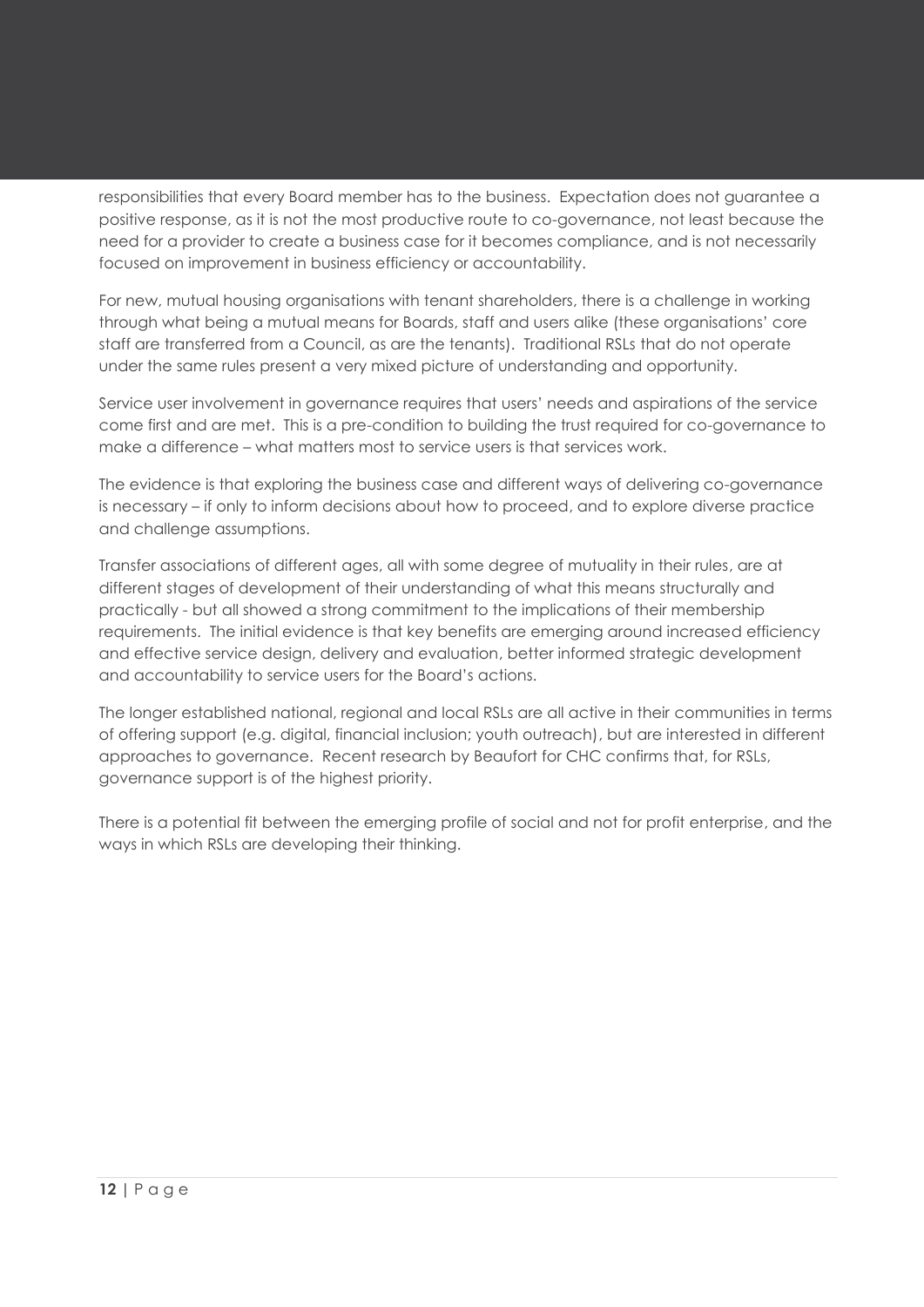In June 2011, sixteen people from eight RSLs came together to develop the discussion. Three were traditional RSLs operating either locally or regionally, and four were Large Scale Voluntary Transfer associations, formed from the wholesale transfer of Council stock. Six of the participants were tenants, whereas staff were from the customer facing parts of their RSLs. The Welsh Local Government Association attended as an observer.

#### **Attributes, Activities and Outcomes relating to successful co-governance**

This section of the paper looks at what practitioners and service users see as being the preconditions to success. These are the views of tenants and staff who are close to the front line and, as such, represent a challenge to Executives and Boards.

#### **Attributes**

The emphasis here is about linking community and organisational governance to create a focus on place; a community or neighbourhood, not individuals or individual services. This implies community-defined objectives around which different service providers align and account for their priorities and activities, getting rid of costly duplication of activities, support structures, information gathering and technology.

Values, leadership, relationship management, ownership of decisions and decision making, and clarity of roles will all need to change to enable co-governance to look beyond individual organisations and out to common service users and communities. Together, communities and the organisations that serve them need to work out what it is that legitimises direct engagement in the community, and in governance.

#### **Activities**

In a formal sense, the relationship between governance, accountability and scrutiny of Board decisions need to be clear, with key questions – for example, does scrutiny take place before or after a decision has been made? In either case, how are the consequences identified and tracked?

Joint performance management within and between agencies is fundamental, meaning that reporting needs to be aligned to outcomes for customers and around how the agencies themselves progress.

Co-governance requires education (in the widest sense of the word) for all involved from community to Board level. Evidence suggests that core capacity building, and awareness raising works best when it is undertaken jointly by Boards, Exec, staff and service users working together –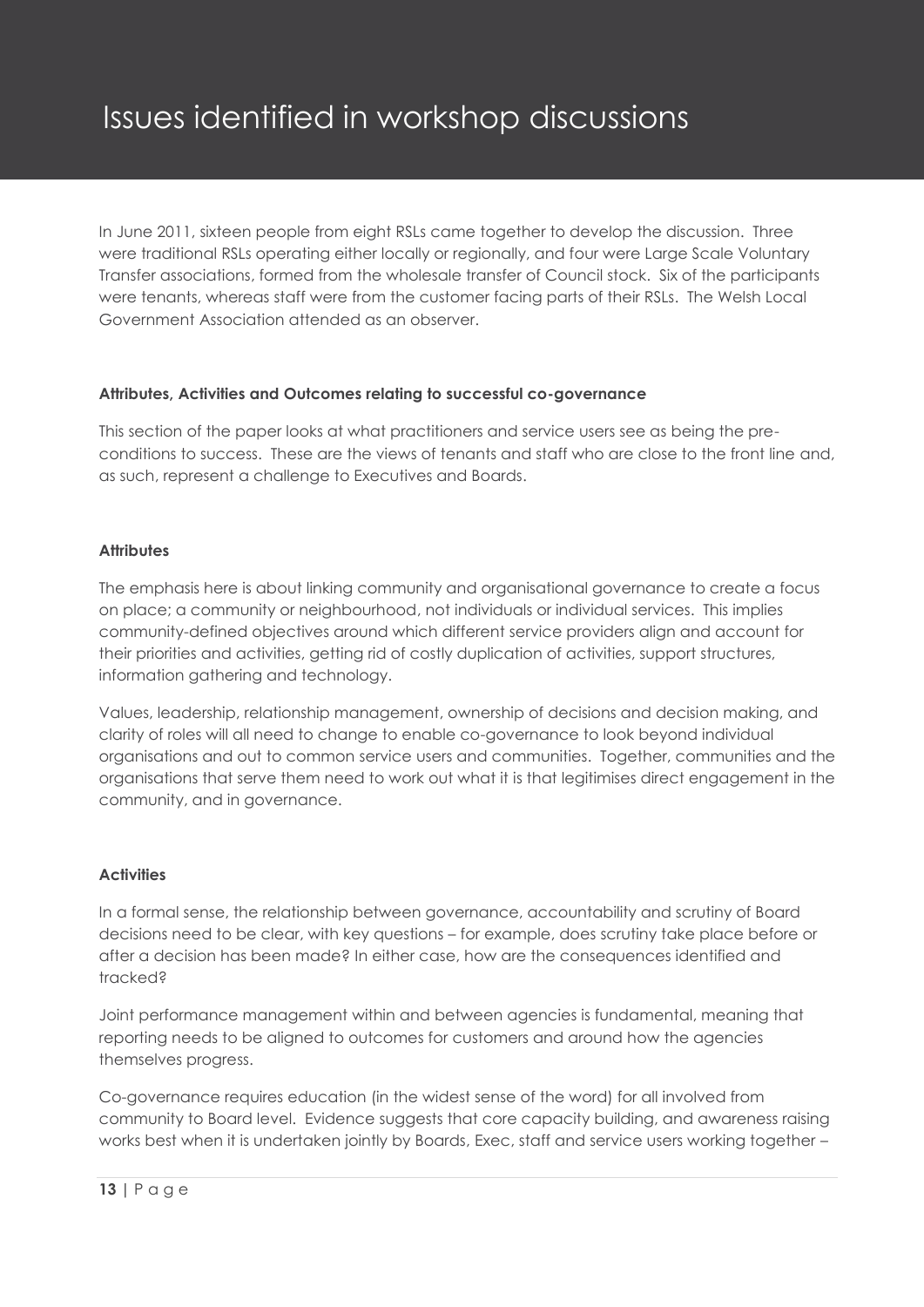for example, the Quality and Design Forums of the newer housing associations, the Forward Together Panel at Charter Housing.

Building two-way communication and feedback processes that are open, transparent and use relevant language and media, is fundamental, as are clear standards and criteria, that include values, overall direction and strategy, viability and probity.

#### **Outcomes to aim for**

The key outcomes in terms of how co-governance can demonstrably facilitate change revolves around sustainable decision making, change and the linking of capacity building, transparent information giving, and influence on strategy, and performance.

This means welcoming service users into the organisation, both physically and intellectually – many of the LSVT RSLs have created shared spaces for staff and residents within their buildings. For others with a wider geographic spread or a focus on (for example) young people, or where the focus is on communities who would not readily visit a workplace, approaches include sessions in cafes and other meeting places, mobile offices, Twitter, Facebook and websites.

It is vital that there is clarity about the Board's role and responsibilities, this is more important than the presence of "constituencies". LSVT Boards, with a split of 1/3 tenants, 1/3 Council nominees and 1/3 independents are at risk here.

There is a clear desire to see the composition of all RSL Boards in a more creative way; geared to the development and delivery of inter-agency strategies, which are integrated at this level. An example would be a Local Authority using its nominee places on an LSVT Board for individuals who may have direct responsibilities in health, community safety, social care and community development. Traditional RSLs are free to do this is any event and while many do involve individuals with this type of expertise, there is not the express intent to do so because it directly aids outcomes for identified communities.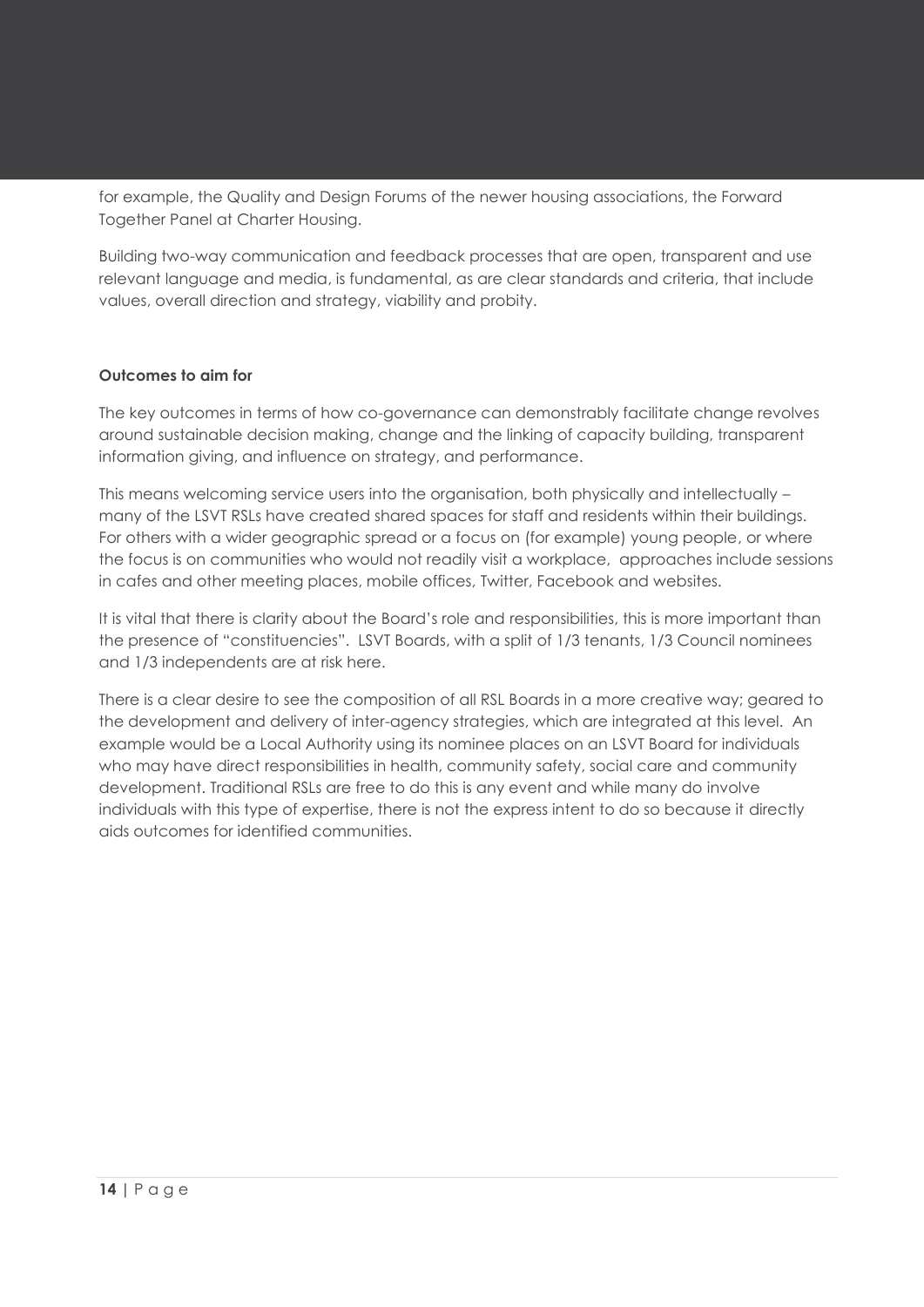## Developing co-governance

In terms of supporting the development of Co-Governance, the following were seen as most important. They include "soft" and "hard" requirements. Despite the fact that all the traditional RSLs (and some of the LSVTs) involved have some experience of some kind of joint venture with others (e.g. Development/Procurement Consortia), no-one cited examples which referred directly to this experience.

The emphasis here is about sharing – information, capacity building, individual and team development. Managing expectations and building trust are also key. If they are developed at Board level, this new type of leadership has a direct impact on the likelihood of success. The best way to demonstrate this is by the Board being present as these events happen, with residents and staff.

The basic principles – strategy and planning that is led by community needs and a common set of information, demonstrating the business case through resident outcomes, achieving efficiencies and good governance – should be integrated and visible to all concerned. Where cogovernance is developed in an inter-agency environment, there need to be transparent links around these principles that are recognised and valued by the parties involved.

#### **Co-governance – beyond board membership**

The Workshop also considered how engagement in governance and decision making could be extended beyond a traditional focus on Board membership. For the LSVTs, this is something that, because of their shareholding Membership arrangements, they have to address. The traditional RSLs are responding to this, as the influence of the LSVTs grows and tenants' expectations are raised, and responding to perceived expectations.

The importance of customer profiling – having a shared and agreed information base – was highlighted to help to identify on which geographic areas or communities of interest to focus. For example, there is often a correlation between poor properties, issues for and with tenants, and a lack of community well being. Combining this data with that of other service providers can provide a solid base for decisions about where to focus, and with whom.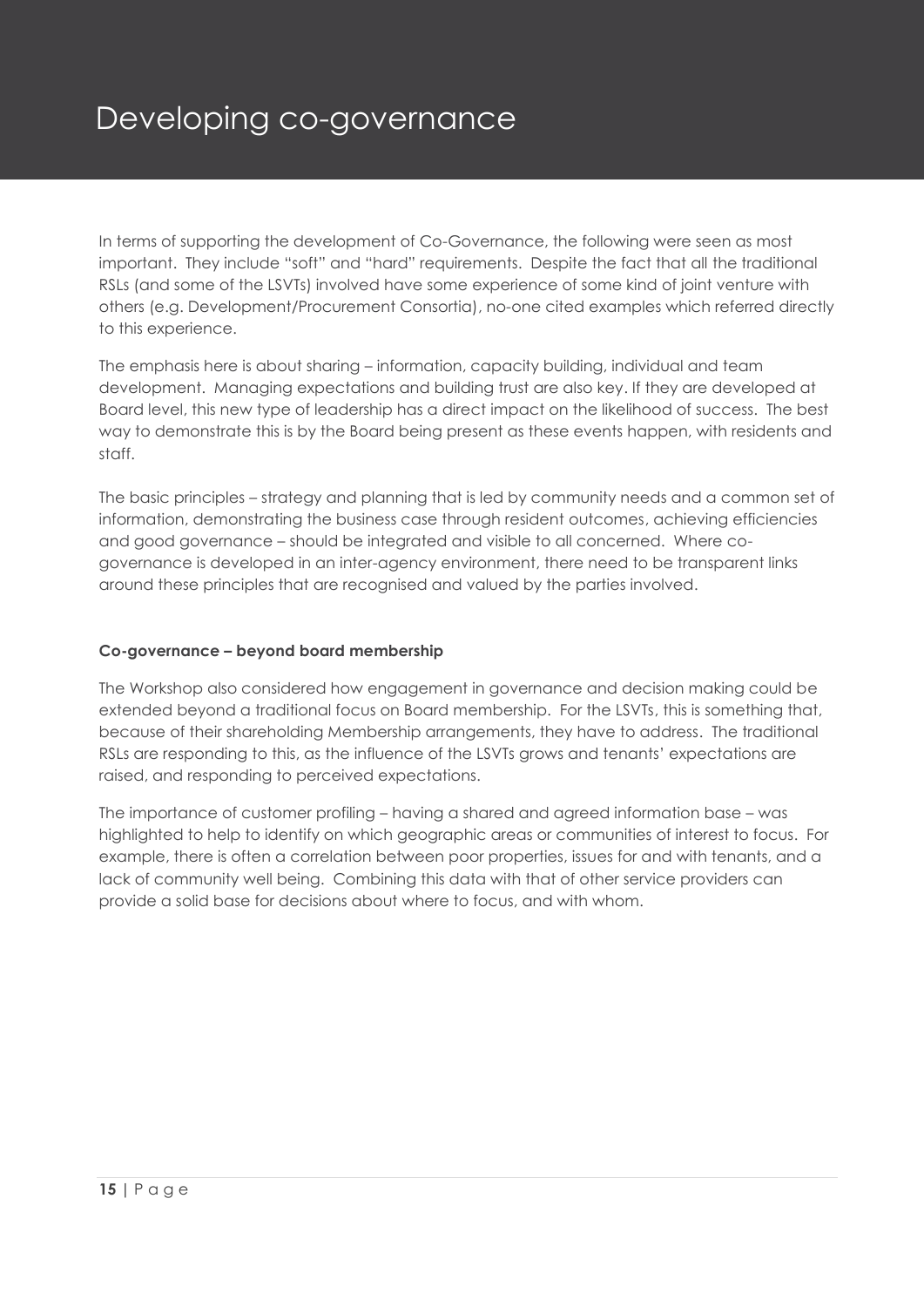#### **Tenants' perspectives**

Tenants emphasised the importance of working hard at the outset to help to shift preconceptions, perceived inequalities and the need for shared capacity building and skills development. There was also a focus on support to groups of tenants in terms of establishing roles and structures.

Recognition that co-governance means a change of mindset for all involved, from regulators through the service providers and including service users/tenants, should be the starting point.

#### What helps

It may be obvious, but it is important to recognise that people start from different positions and levels of knowledge. The principle of accepting people as they are, and working with them to support growth in confidence, overcoming resistance, building trust and creating an inclusive, non-judgemental environment are important. These things don't happen by accident – they need to be considered by those involved (or who may be interested in involvement) and the appropriate tools developed to make a difference.

As this process unfolds, the more formal elements needed to ensure good governance can be developed – clear roles and responsibilities through simple, easy to read documentation, aspirations in terms of representativeness, measures of impact and effectiveness through outcomes, skills analysis and appraisal processes.

Day to day services that are shaped by and respected by tenants are fundamental.

#### **Staff perspectives**

The staff group came up with some positive proposals. For the LSVTs, there is the opportunity to use the Council's Board nomination arrangements more creatively, and to reflect and promote closer links with other providers. The pros and cons of the traditional RSLs developing "Offers" akin to the promises made to tenants prior to transfer to an LSVT were debated. On the one hand, the process of creating such Offers are a very effective way of engaging and accounting to tenants across the whole range of an RSLs activities and business, on the other hand, there are risks of rigidity and diminished capacity to respond to change.

#### What helps

Staff took the clear view that a tripartite approach of staff, tenants and Boards working together is an essential basis for success. They want their organisations to be outward – community facing – and to support communities to achieve this too. A clear participatory framework, targeted outreach work, a focus on widening involvement and willingness to learn and share lessons, matters.

Recognising, sharing and promoting what works helps to build confidence and knowledge within and between agencies.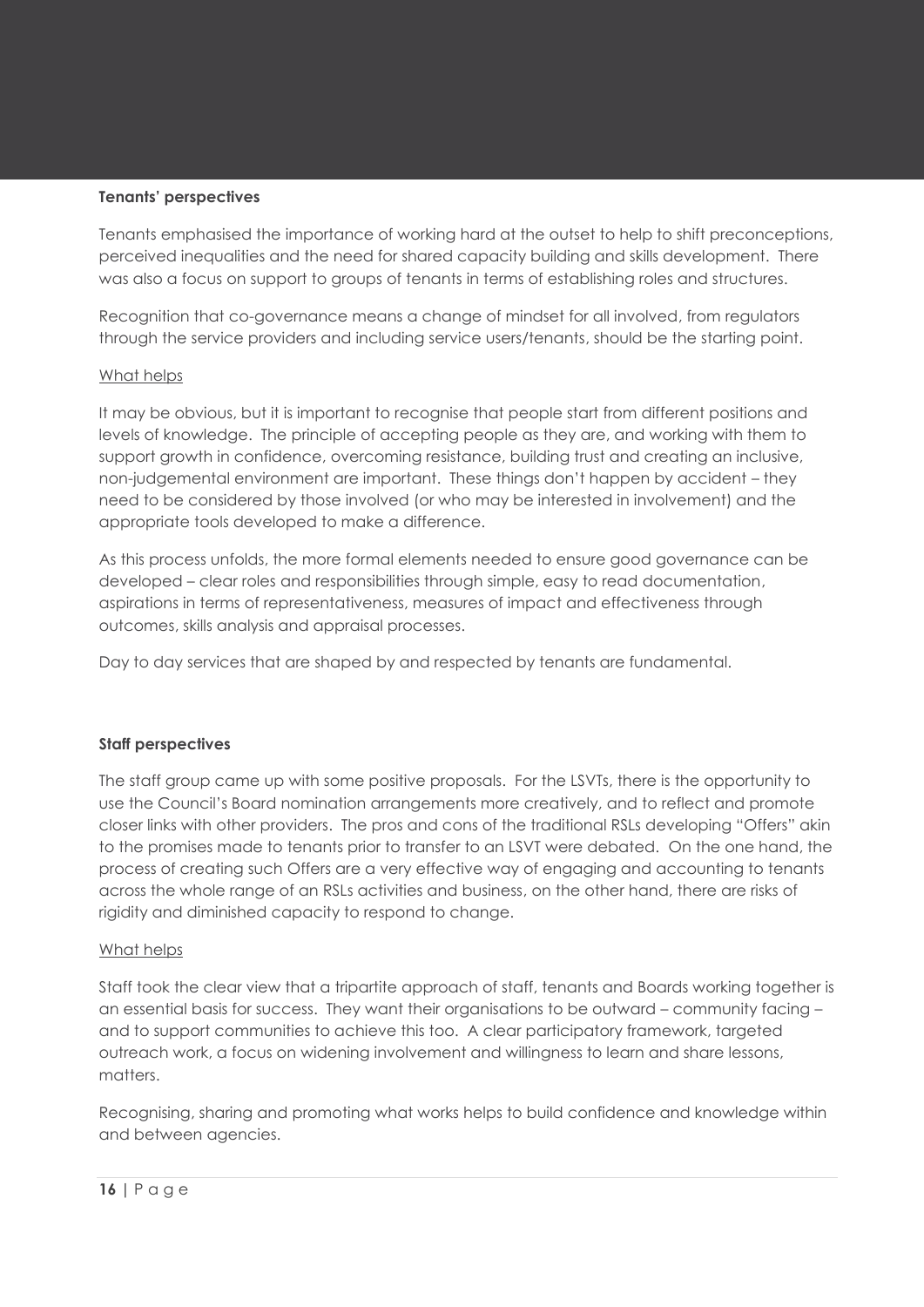Staff and management also need support to recognise and respond to paradoxical situations, and manage challenge – for example, where a community's needs may not align to their organisation's stated priorities.

Shared accountability and influence mechanisms for example health, education, and housing should be explored to maximise positive outcomes for residents and staff alike. Where partnerships are formed, their objectives, timeframe, success criteria and other governing principles need to be clear at the start. They also need to appropriate strictures and excellent planning. The role of residents in accountability through, for example, scrutiny needs to be integrated from the outset. Peer reviews are seen as a valuable element of this process.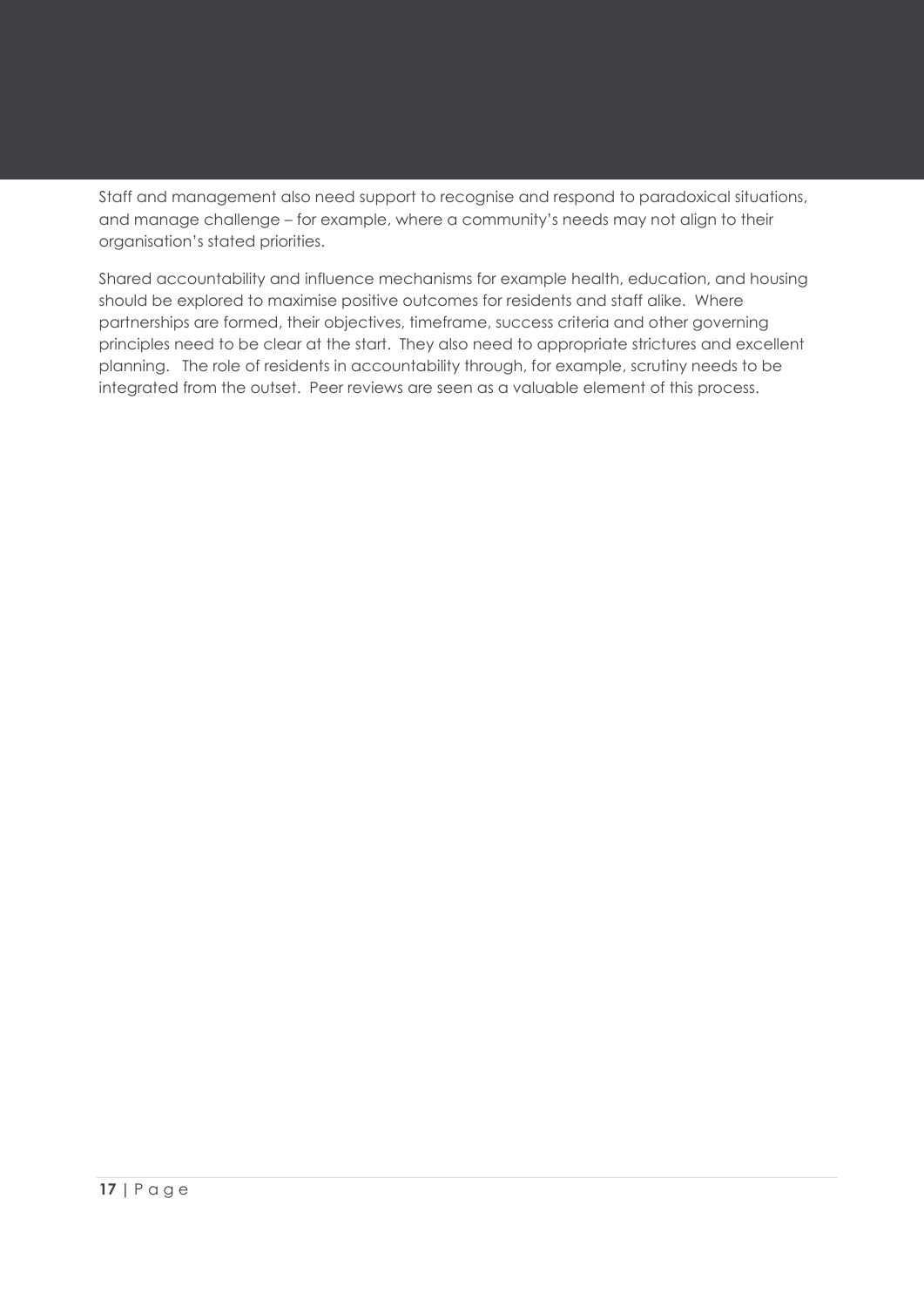## Co-governance: risks, barriers and benefits

On balance, the Group's view was that the benefits identified outweigh the risks and barriers. The latter indicate a lack of education, experience and processes unaligned to delivering the benefits – for example, dependence on paper, complexity.

There was consensus about the benefits – for example, the use of Quality and Design Forums including tenants, staff and board members with some delegated decision making, to inform decisions on the content, priority, timetabling, delivery and monitoring of key activities. Generally, work is needed, based on agreed principles to establish how effectively the benefits are being delivered.

The tables below summarise the Group's views on risks and benefits.

| <b>Risks / barriers</b>                                               | Comment                                                                                                                                                                                                                                     |
|-----------------------------------------------------------------------|---------------------------------------------------------------------------------------------------------------------------------------------------------------------------------------------------------------------------------------------|
| Understanding co-governance:<br>not defined                           |                                                                                                                                                                                                                                             |
| Deflect from role of organisation,<br>agreed way forward for business | The potential is to provide a tighter focus for strategy<br>and planning, by placing the needs of tenants and<br>communities at the heart, be this for single providers<br>or between agencies.                                             |
| Buy in where no obvious benefit<br>for tenants                        | By using outcomes which are focused on tenants,<br>and demonstrating that these are being defined<br>and delivered, benefits should become clear.                                                                                           |
| Becomes confrontational                                               | Co-governance relies on effective, open and timely<br>communications, and strong relationship<br>management - skills which should be developed,<br>supported and integrated into appraisal processes<br>for staff, Board and tenants alike. |
| Leave staff behind                                                    | Staff need to be integral to the delivery of co-<br>governance - leaders should develop and<br>demonstrate their thinking and actions, and change<br>should be paced so that staff move towards the<br>changes which are required.          |
| Over formalised                                                       | Co-governance is a way of working – it need be no<br>more complex than any other.                                                                                                                                                           |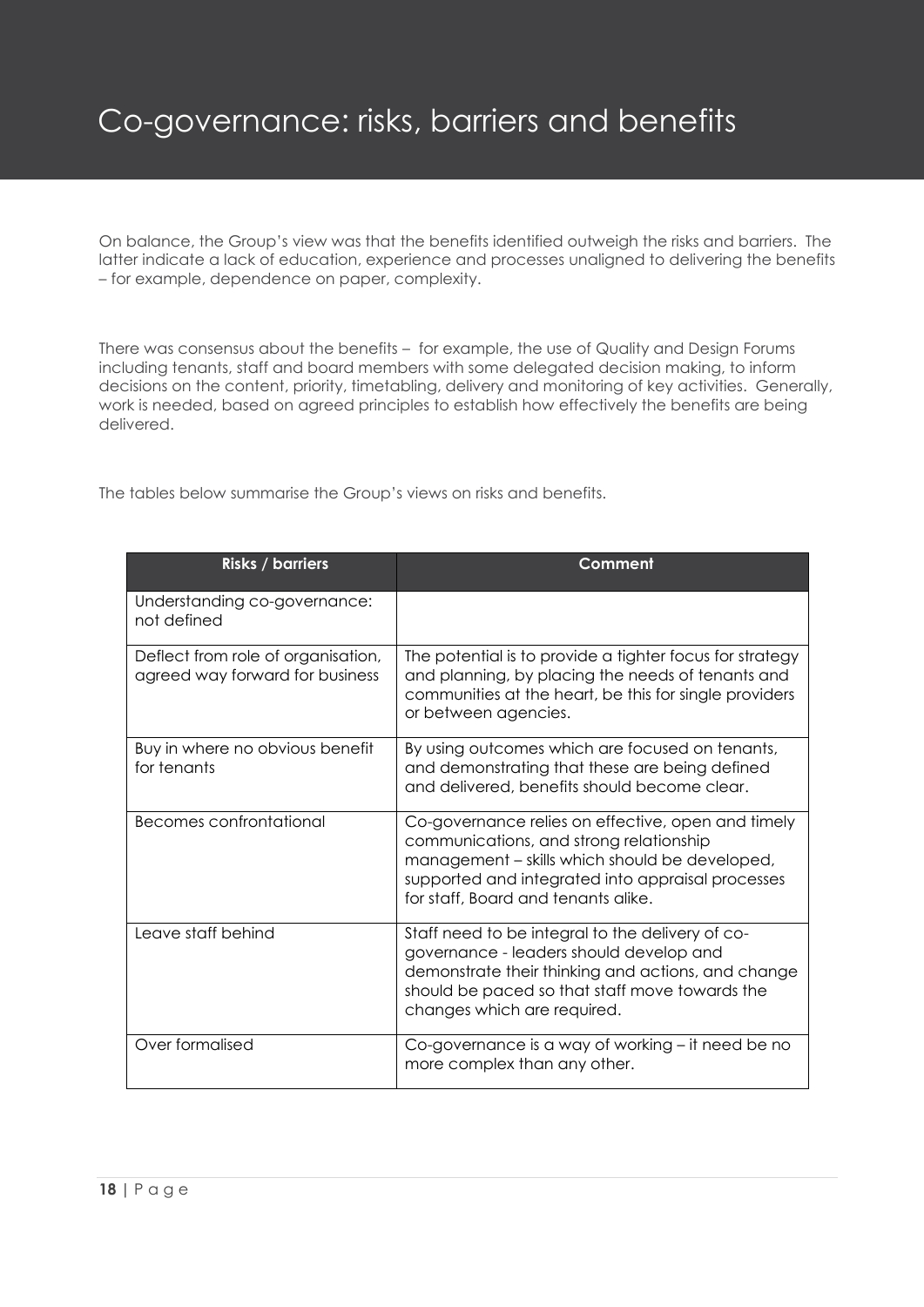| <b>Risks / Barriers</b>                                         | Comment                                                                                                                                                                                                                                                                                                                                                                                                                                        |
|-----------------------------------------------------------------|------------------------------------------------------------------------------------------------------------------------------------------------------------------------------------------------------------------------------------------------------------------------------------------------------------------------------------------------------------------------------------------------------------------------------------------------|
| Too complicated - Chinese<br>whispers - complicated structure   | See comments above on communications and<br>formalisation                                                                                                                                                                                                                                                                                                                                                                                      |
| Lack of trust - need rational<br>process                        | People have different starting points, based on<br>experience and expectations. Co-governance has<br>the power to change these by sharing creativity<br>and risk, but any change process has to start from<br>where people are, not where one might like them to<br>be. The security of a clear programme, milestones<br>and celebration of achievement can help to build<br>trust.                                                            |
| Not understanding implications<br>of information                | A key criteria for this way of working is that all<br>decisions should be clearly reasoned and<br>explained, and a full exploration of the potential<br>interpretation of information should be a matter of<br>course.                                                                                                                                                                                                                         |
| Confidentiality - e.g.<br>development - leads to lip<br>service | This does not prevent sharing the strategic direction<br>of what an organisation plans, or the reasons for<br>taking a particular direction.                                                                                                                                                                                                                                                                                                   |
| Cost - resources, time                                          | This is true for everything an organisation does.<br>Clear and continuous focus on aims, objectives,<br>outcomes and evaluation should demonstrate that<br>resources are being used to best effect.                                                                                                                                                                                                                                            |
| Volume of work for members                                      | Capacity is an issue - historically it has been the<br>case that a small number of individuals are often<br>engaged in multiple activities. There are also issues<br>about achieving a representative group of<br>members/tenants. Multiple opportunities for<br>engagement should reflect the different lifestyles of<br>different households, and will increasingly rely on<br>technology, so education in its use should be<br>prioritised. |

| <b>Risks / Barriers</b>   | Comment   |
|---------------------------|-----------|
| Being dependent on papers | See above |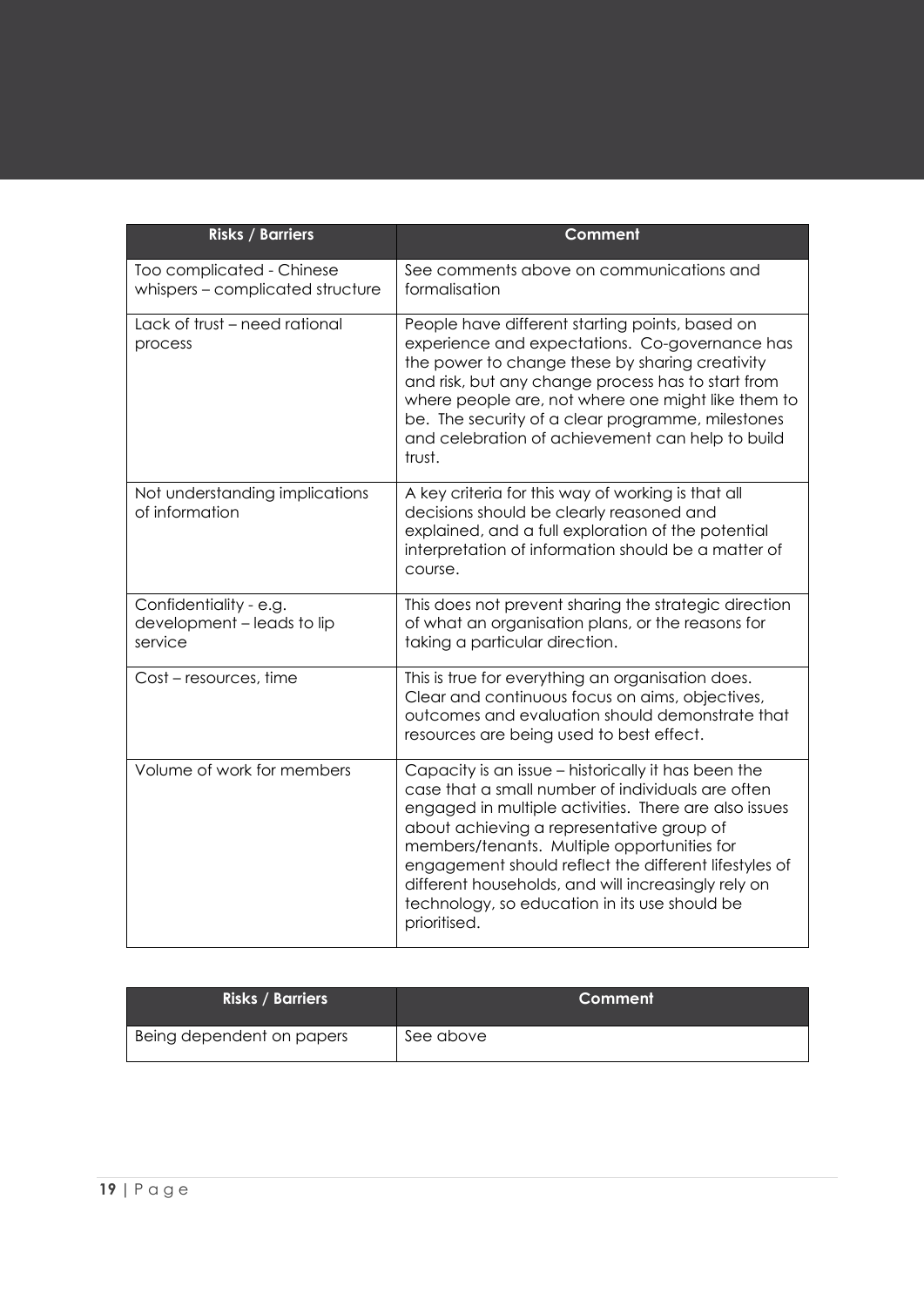| <b>Benefits</b>                                                                | <b>Comment</b>                                                                                                                                                                                                                                   |
|--------------------------------------------------------------------------------|--------------------------------------------------------------------------------------------------------------------------------------------------------------------------------------------------------------------------------------------------|
| Staff recognise tenants as<br>individuals                                      | Counters stereotyping and supports the<br>development of "Right First Time" services.                                                                                                                                                            |
| Building & maintaining sustainable<br>communities                              | Collectively, the fundamental objective of all.                                                                                                                                                                                                  |
| Sustainable business, and<br>relationships                                     | The approach suggested provides a clear<br>framework and rationale for decision making and<br>the development of relationships, the future<br>dynamic of which will continue to be shaped by<br>the changing needs of communities and residents. |
| Save resources, avoid duplication<br>of work                                   | This should be the result, provided that resources<br>and information are shared and used to plan a co-<br>ordinated approach.                                                                                                                   |
| Relationship building - Board /<br>tenants / partners / staff /<br>communities | with a clear purpose and measurable set of<br>outcomes.                                                                                                                                                                                          |
| Collective understanding                                                       | Leading to shared vision on which to base strategy.                                                                                                                                                                                              |
| Demonstrating values and<br>behaviours. Including staff -<br>improves business |                                                                                                                                                                                                                                                  |
| Loyalty - tenants / staff - have<br>business case for improvement              |                                                                                                                                                                                                                                                  |
| Got relationship so we can then<br>work things out                             |                                                                                                                                                                                                                                                  |
| Efficiencies driven by tenants and<br>staff                                    | A priority which will not diminish and can to be<br>addressed positively.                                                                                                                                                                        |
| <b>Benefits</b>                                                                | <b>Comment</b>                                                                                                                                                                                                                                   |
| Harnessing resources of other<br>stakeholders                                  | No one organisation has the capacity,<br>competence or capability to address a<br>community's concerns and hopes.                                                                                                                                |
| Improved services - increased<br>income                                        | Landlord benefits.                                                                                                                                                                                                                               |
| Linking people & business<br>outcomes                                          | Creating a framework for action.                                                                                                                                                                                                                 |
| Recognising positive impact -<br>showing making a difference                   | This is vital – and "quick wins" help develop<br>enthusiasm.                                                                                                                                                                                     |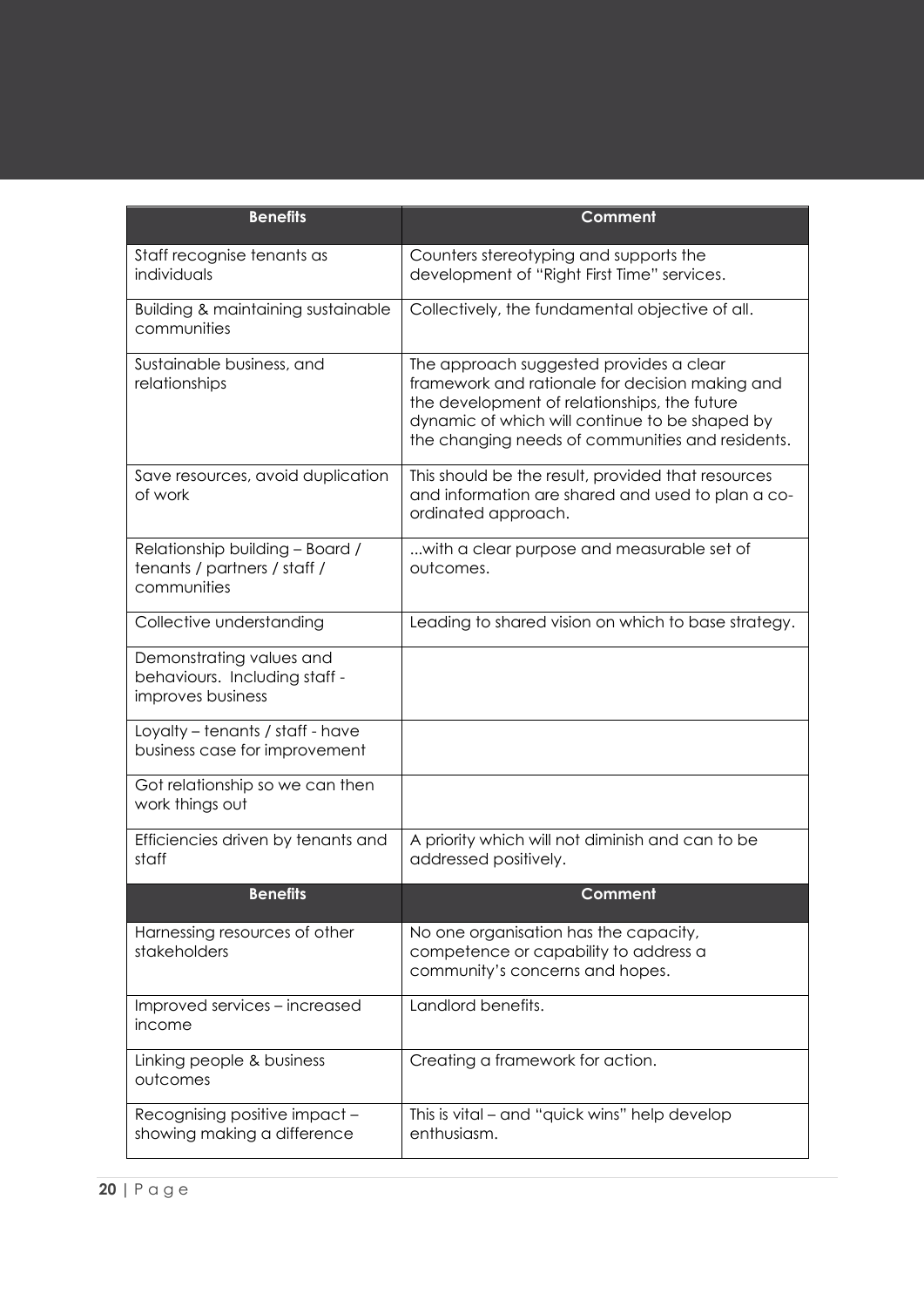## Key conclusions

Every participating RSL is working towards an "offer" to their communities, which goes beyond the landlord function. However, there are very different starting points.

For the traditional RSLs, the focus has been on the external aspects of the offer – for example, financial and digital inclusion, youth outreach, support to vulnerable people, training and access to employment. These are typified as pragmatic business decisions. The link between resident based priorities and their governance activities has generally been focused on having Board members who are tenants. There is a clear thirst to learn about how a wider and deeper involvement of tenants in governance could change this.

LSVT's initial offer is to their tenants, and focused on property and service improvements and Membership development. Their business and delivery plans are based on this. Their constitutions mean that they have a greater internal focus on developing their governance arrangements to accommodate the need for Membership engagement and policies. There is a tension between this internal focus, and the external focus of realising their potential to deliver significant local community benefit, which is also part of their offer to tenants; to define themselves as agents of personal, social, economic and physical regeneration, from a housing base.

There is an interesting paradox here. The traditional RSLs are starting to ask questions about their internal governance, in part prompted by the LSVTs and changing tenant expectations. The LSVTs, which by their nature are more likely to look to co-governance to deliver their ambitions, are at the same time working to understand what their internal mechanisms should look like, and how they should work.

In their different ways, both starting points require a change of mindset and culture amongst the organisations and their clients alike.

For both types of RSL, the development of Community Offers which include internal and external governance arrangements could be a logical development. These could also provide a focus for developing inter-agency governance with health, education, community safety, employers and other local providers.

Traditionally, many inter-agency initiatives have been formalised as partnerships – for example Procurement Consortia, Communities First. Co-governance may offer a different and more practical approach because it avoids the need to set up, govern and manage a third party body. In addition it may offer:

- the opportunity for shared priorities, based on and led by community need influencing the core of an organisation rather than semi-externalising these influences
- greater flexibility
- quicker and more focused decision making
- increased likelihood of good practice being identified and shared
- greater demands for commitment to deliver
- a more dynamic learning environment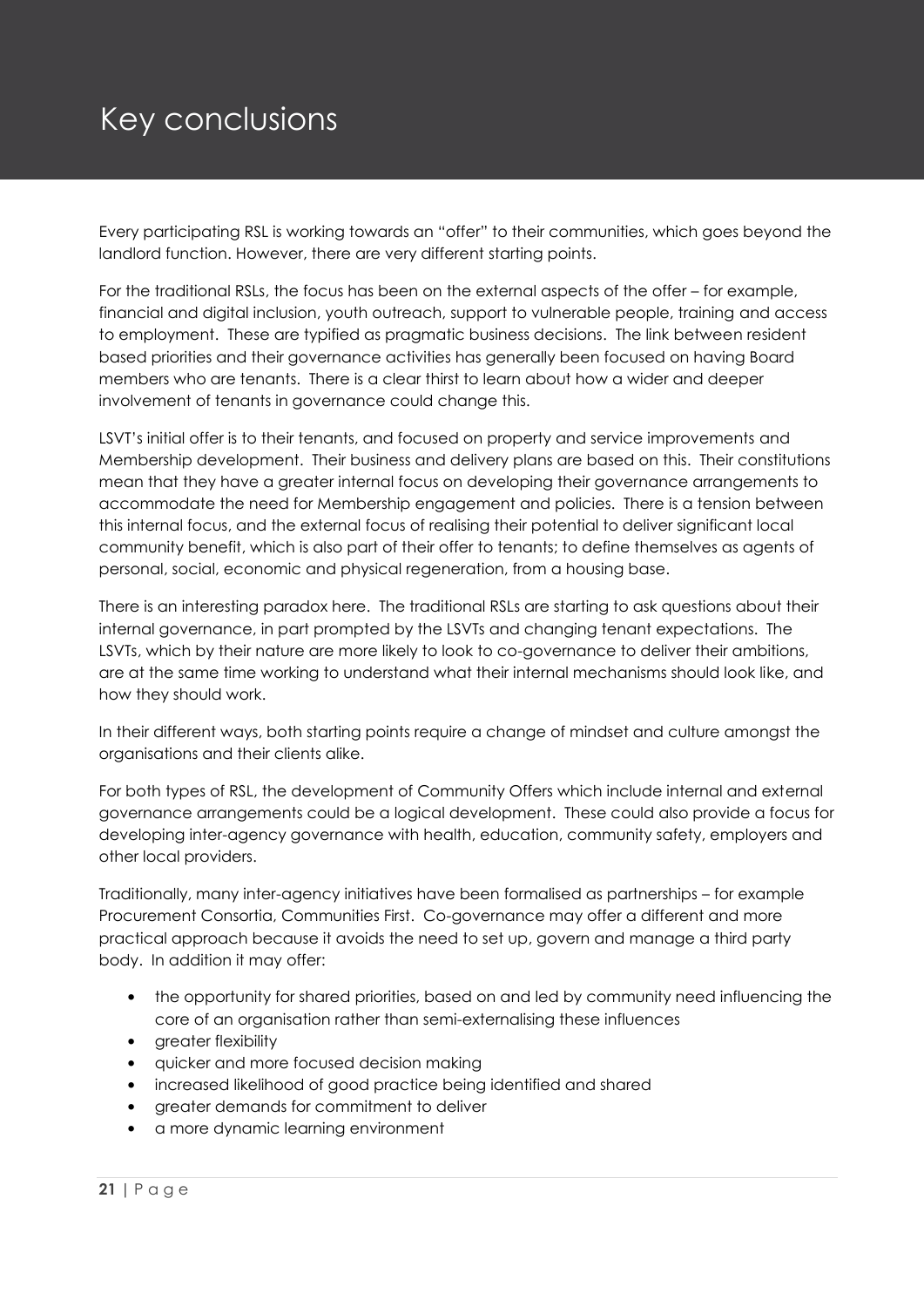- minimising the use of a partnership as a competitive arena which is both time consuming and costly
- greater clarity in terms of leadership.